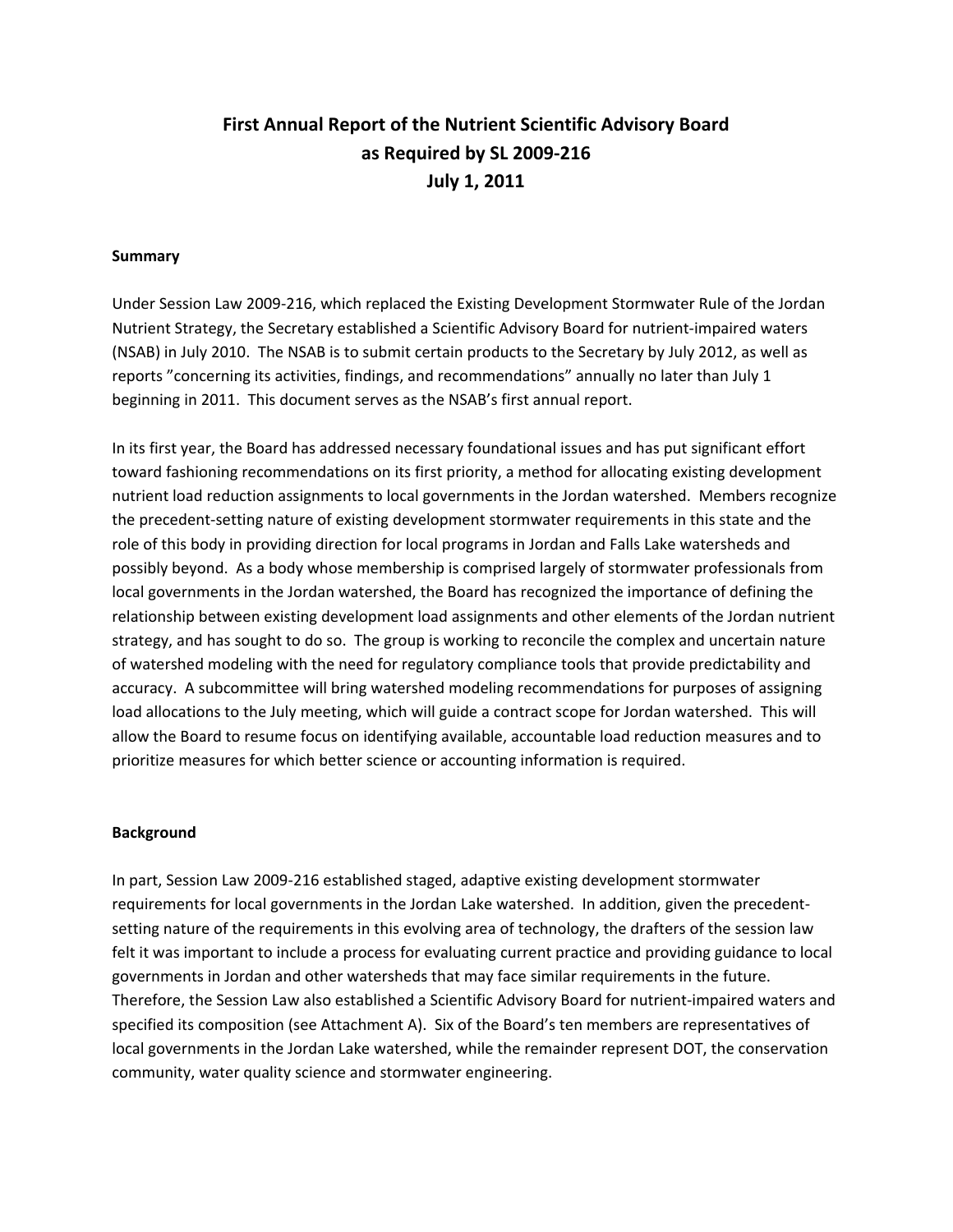The Board is charged with completing certain tasks by July 2012 that will facilitate stormwater management on existing development anywhere in the state:

- *(1) Identify management strategies that can be used by local governments to reduce nutrient loading from existing development.*
- *(2) Evaluate the feasibility, costs, and benefits of implementing the identified management strategies.*
- *(3) Develop an accounting system for assignment of nutrient reduction credits for the identified management strategies.*
- *(4) Identify the need for any improvements or refinements to modeling and other analytical tools used to evaluate water quality in nutrient‐impaired waters and nutrient management strategies.*

In addition to these four duties, the Session Law provides for one Jordan‐specific action. It states that the NSAB may recommend an alternative method to the Department to calculate baseline nutrient loads from the existing developed lands of jurisdictions in the Jordan watershed. These loads are the basis for assigning load reduction goals to the jurisdictions.

In the Jordan watershed, the products of these tasks will be used by the Department to develop a model program by mid‐2013 and by local governments to develop and implement their programs as early as 2014 in the Upper New Hope subwatershed and 2017 in the Haw and Lower New Hope subwatersheds.

## **Progress Highlights**

- The Board has met nine times since September 2010, and a watershed modeling subcommittee has met five times.
- The Board used the first several meetings to establish a common level of understanding on the requirements of the Session Law and the nature of the NSAB's charge, and to prioritize their activities.
- The members of the NSAB recognized the importance of their charge within the context of the diversity of its membership, and therefore felt it important to establish defensible explicit operating protocols. Over the course of several meetings, it established a set of ground rules (see Attachment C), including quorum requirements and a consensus approach to decision‐ making. The Board decided not to appoint a chairperson, but to instead hire a facilitator.
- Several presentations were given to inform the Board on available methods that could potentially be used to calculate baseline loads and account for load reduction credit, and to evaluate whether these two tasks could be accomplished using the same method.
	- o Board member Bill Hunt of NCSU gave a presentation on the Jordan/Falls New Development Accounting Tool that was completed in 2010 to meet the requirements of the Jordan New Development Stormwater Rule.
	- o UNC Stormwater Engineer Sally Hoyt presented a comparison of the Jordan New Development Tool to the loading tool used under the Tar‐Pamlico stormwater rule.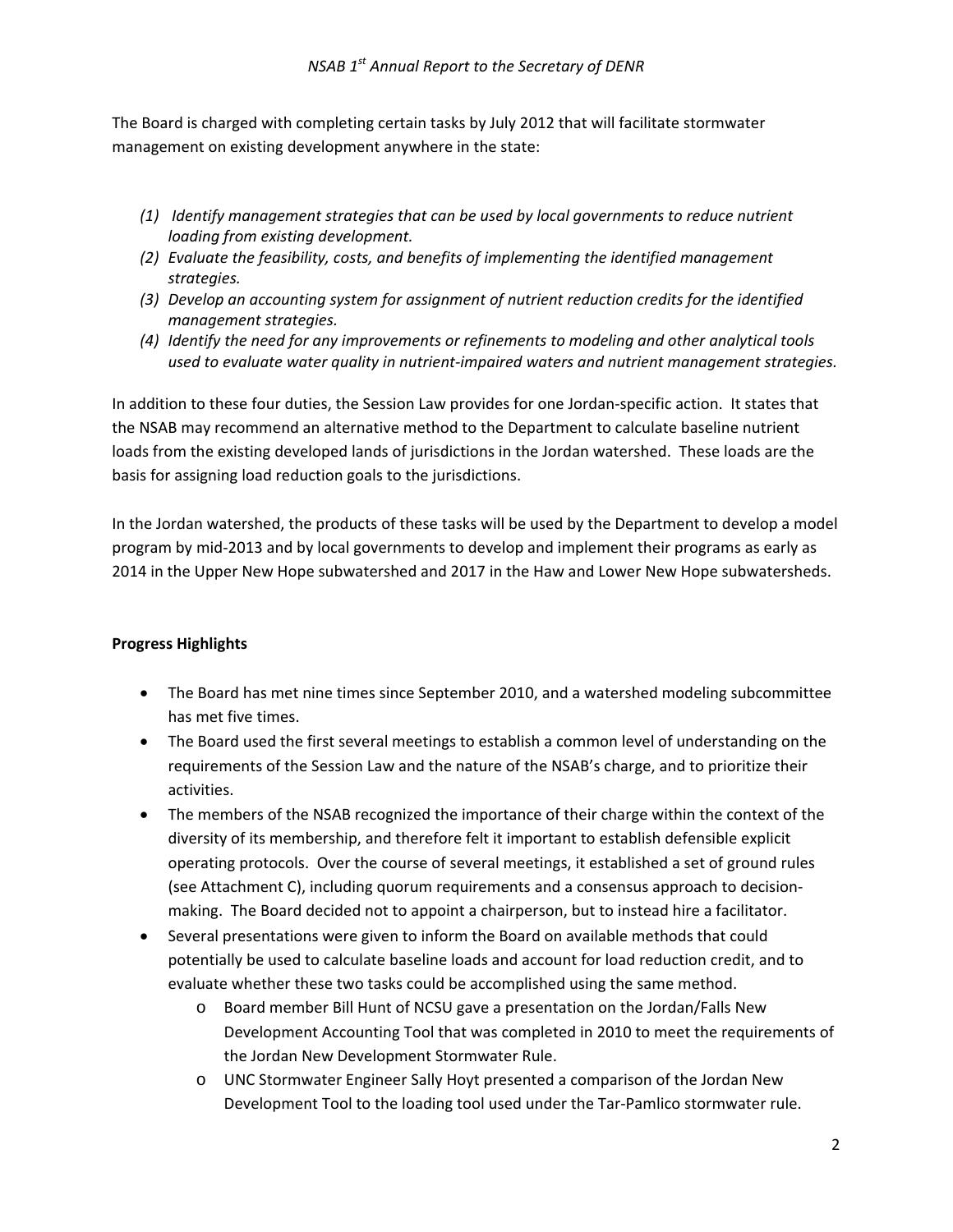- o The consulting firm Tetra Tech, which has expertise in watershed modeling, was invited to give a presentation on other site‐scale nutrient export calculators.
- o Tetra Tech discussed the available data and methodology used to develop the original watershed model for Jordan Lake.
- o To inform the Board on methods for calculating jurisdictional baseline loads, presentations were given by Tetra Tech and Board member Dr. Larry Band of UNC.
- The Board obtained input from Division staff to help it better understand the relationship of its decisions to nutrient strategy elements including the adaptive implementation process.
- A list of fundamental issues emerged to guide selection of methods for estimating baseline loads and for credit accounting. As one result, the Board determined that new watershed modeling would be required to set baseline load allocations for each jurisdiction, because the aggregated nature of the existing watershed model does not support this.
- To help establish a set of criteria for estimating baseline loads and credit accounting, the Board established a subcommittee of several Board members and other experts. The sub‐committee has met five times and will present options and recommendations to the full Board in July 2011.
- In June, the Board began focusing on nutrient‐reducing strategies and associated accounting methods. The Board reviewed and began compiling an initial list of strategies that local governments can use to reduce nutrient loading from existing developed land.

### **Next Steps**

- The group will continue to hold monthly, facilitated meetings and to use subcommittees as needed to meet its session law charges by July 2012, and to provide a method for setting nutrient load reduction goals for Jordan local government jurisdictions by July 2013.
- The Board will receive recommendations from the watershed model subcommittee in July and seek agreement on a scope of work for a contract to begin late in the summer of 2011, to develop a method to estimate baseline nutrient loads from jurisdictions by mid to late 2013. Section 319 grant funds will be utilized to fund the contract.
- While the watershed model is developed to estimate the baseline and jurisdictional reduction goals, the Board will continue to discuss the list of nutrient‐reducing strategies and look at the feasibility, cost, and benefits of these strategies, and accounting methods for these strategies.
- While the Board is tasked with developing a list of nutrient‐reducing practices and associated nutrient accounting methods by July 1, 2012, the Board recognizes that there may be additional cost-effective practices that either have not been identified or have not been quantified. As science and technology improves, the Board expects to continue building on the set of costeffective practices that local governments can employ to reduce loading from developed lands.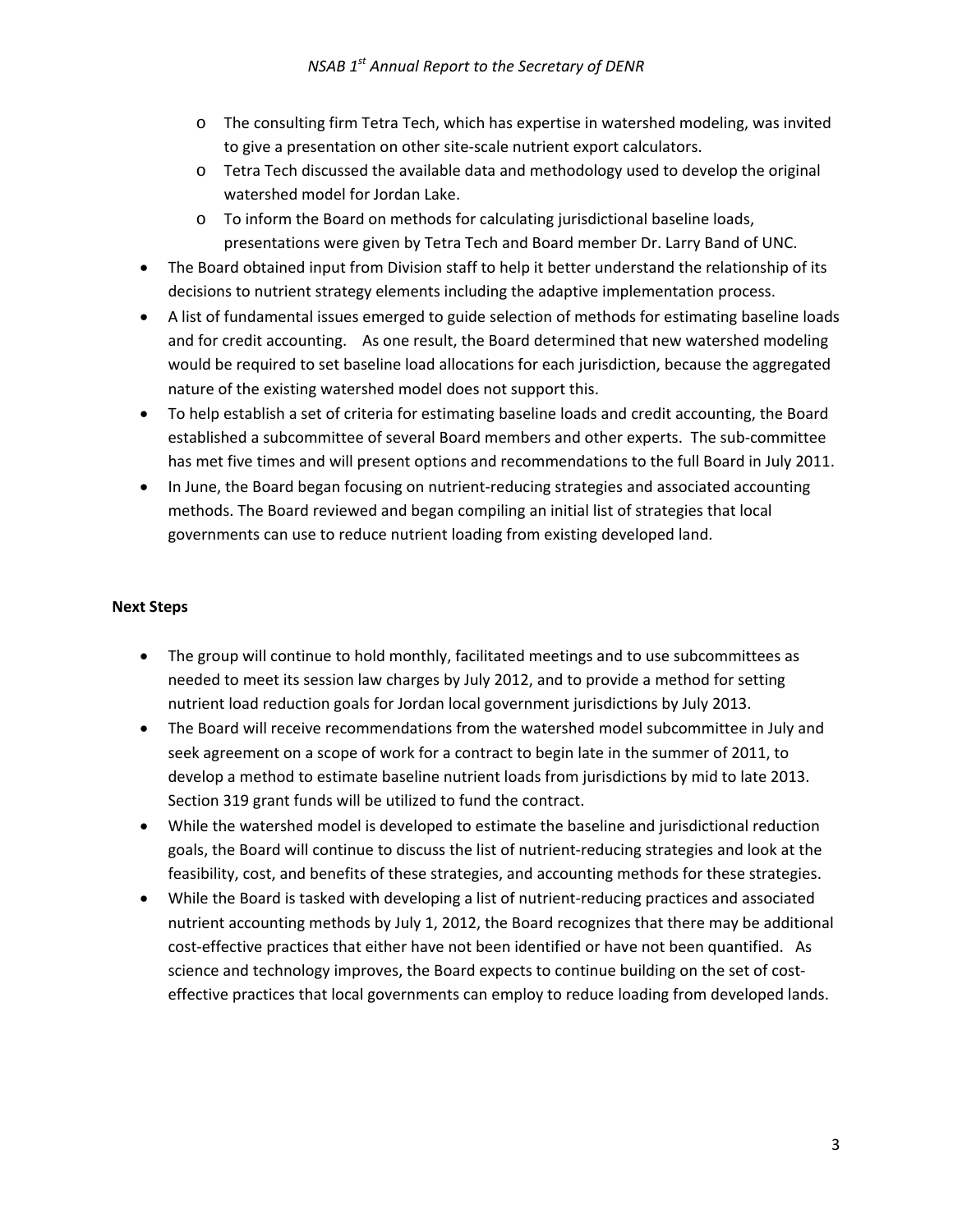### **Supporting Attachments:**

- (A) NSAB Member List
- (B) SL 2009‐216
- (C) NSAB Ground Rules

In addition, the following website has links to meeting agendas, minutes, and other relevant information: http://portal.ncdenr.org/web/wq/nutrient-scientific-advisory-board.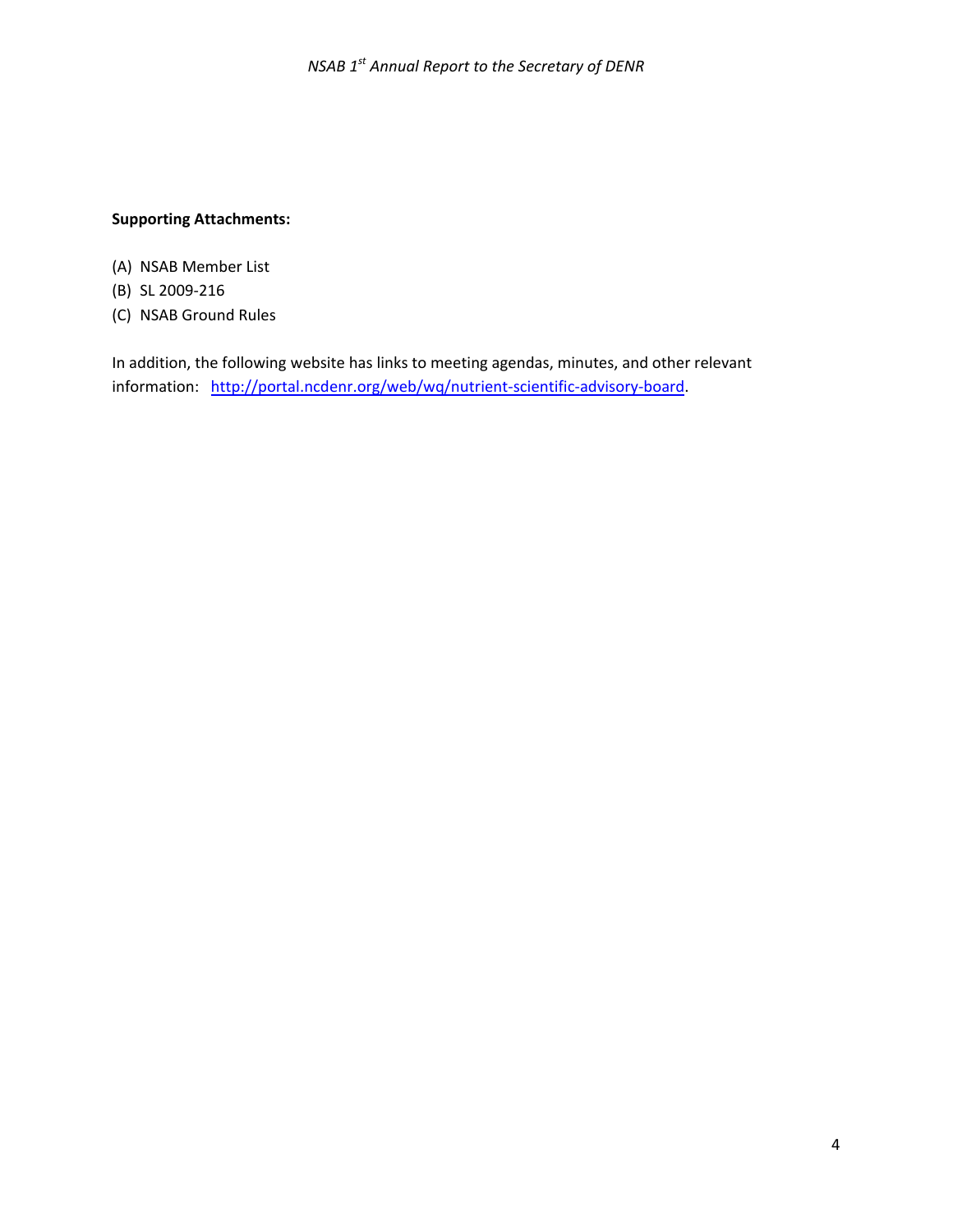### **NSAB Member List**

|                | <b>NSAB Position</b>                                 | <b>Member</b>        | Organization          |
|----------------|------------------------------------------------------|----------------------|-----------------------|
|                | Local Government Representative                      | John Cox             | City of Durham        |
| $\overline{2}$ | Local Government Representative                      | Trish D'Arconte      | City of Chapel Hill   |
| 3              | Local Government Representative                      | Michael Layne        | City of Burlington    |
| $\overline{4}$ | Local Government Representative                      | David Phlegar        | City of Greensboro    |
| 5              | Local Government Representative                      | Fred Royal           | <b>Chatham County</b> |
| 6              | Local Government Representative                      | Matt Flynn           | City of Cary          |
| 7              | Professional or Academic Representative <sup>2</sup> | <b>Lawrence Band</b> | <b>UNC</b>            |
| 8              | Professional Engineer <sup>3</sup>                   | <b>Bill Hunt</b>     | <b>NCSU BAE</b>       |
| 9              | NC DOT Representative <sup>4</sup>                   | <b>Matt Lauffer</b>  | NC DOT                |
| 10             | <b>Conservation Organization</b>                     | Grady McCallie       | NC Conservation       |
|                | Representative <sup>5</sup>                          |                      | Network               |

 $1$  Representatives of one more local government in the Jordan Reservoir watershed. Local government representatives shall *have experience in stormwater management, flood control, or management of a water or wastewater utility.*

 $^{\rm 2}$  One member with at least 10 years of professional or academic experience relevant to the management of nutrients in impaired water bodies and possessing a graduate degree in a related scientific discipline, such as aquatic science, biology, *chemistry, geology, hydrology, environmental science, engineering, economics, or limnology.*

*3 One professional engineer with expertise in stormwater management, hydrology, or flood control.*

*4 One representative of the Department of Transportation with expertise in stormwater management.*

*5 One representative of a conservation organization with expertise in stormwater management, urban landscape design, nutrient reduction, or water quality.*

*(1‐5 from Section 4.(a) of Session Law 2009‐216)*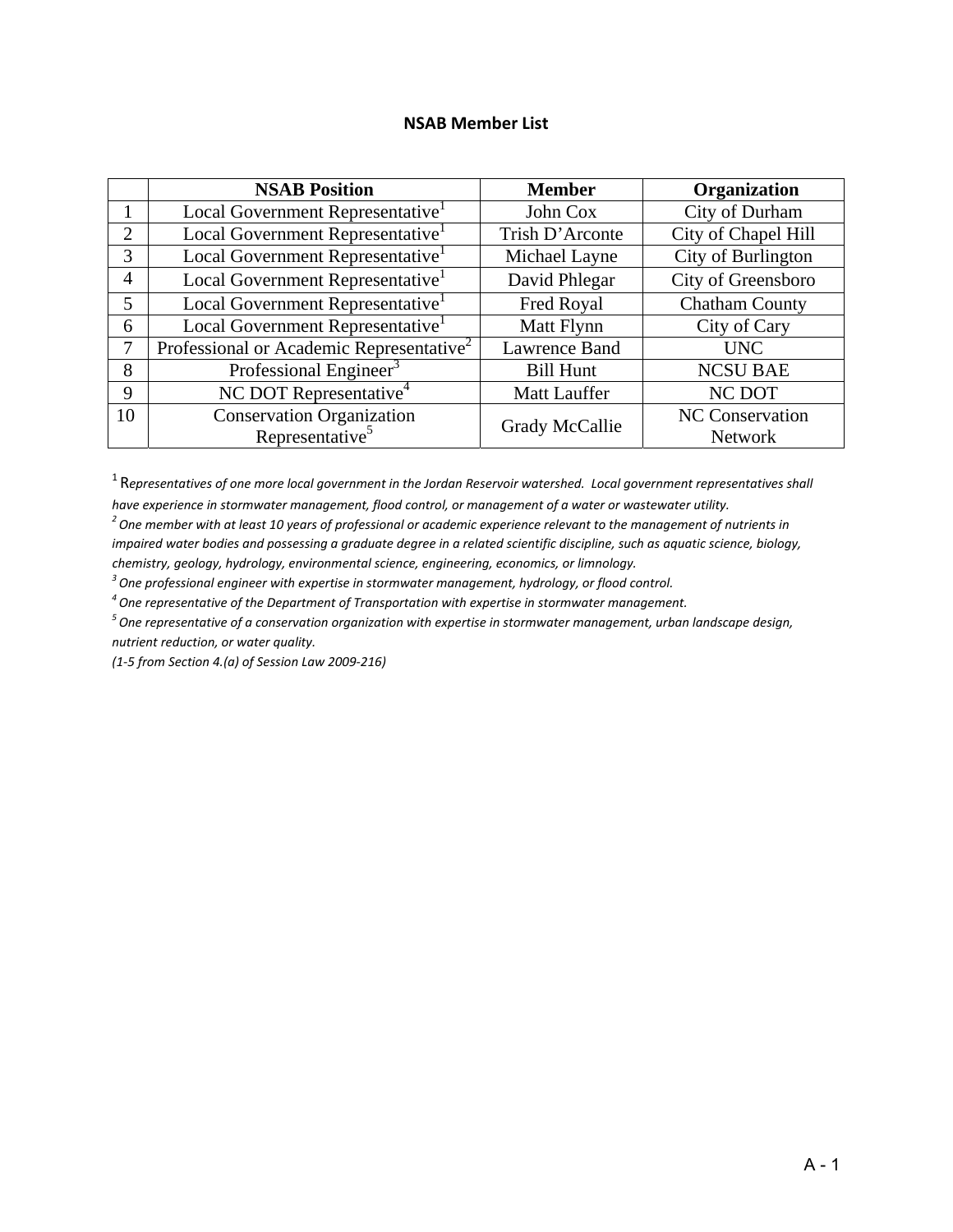### **GENERAL ASSEMBLY OF NORTH CAROLINA SESSION 2009**

### **SESSION LAW 2009-216 HOUSE BILL 239**

### AN ACT TO PROVIDE FOR IMPROVEMENTS IN THE MANAGEMENT OF THE JORDAN WATERSHED IN ORDER TO RESTORE WATER QUALITY IN THE JORDAN RESERVOIR.

The General Assembly of North Carolina enacts:

**SECTION 1.** Definitions. – The following definitions apply to this act and its implementation:

- (1) The definitions set out in G.S. 143-212 and G.S. 143-213.
- (2) The definitions set out in 15A NCAC 02B .0262 (Jordan Water Supply Nutrient Strategy: Purpose and Scope) and 15A NCAC 02B .0263 (Jordan Water Supply Nutrient Strategy: Definitions).
- (3) "Existing Development Rule 15A NCAC 02B .0266" means 15A NCAC 02B .0266 (Jordan Water Supply Nutrient Strategy: Stormwater Management for Existing Development), adopted by the Commission on May 8, 2008, and approved by the Rules Review Commission on November 20, 2008.
- (4) "Wastewater Discharge Rule 15A NCAC 02B .0270" means 15A NCAC 02B .0270 (Jordan Water Supply Nutrient Strategy: Wastewater Discharge Requirements) adopted by the Commission on May 8, 2008, and approved by the Rules Review Commission on October 16, 2008.

**SECTION 2.(a)** Wastewater Discharge Rule 15A NCAC 02B .0270. – Until the effective date of the revised permanent rule that the Commission is required to adopt pursuant to Section 2(c) of this act, the Commission and the Department shall implement the Wastewater Discharge Rule 15A NCAC 02B .0270, as provided in Section 2(b) of this act.

**SECTION 2.(b)** Implementation. – Notwithstanding sub-subdivision (c) of subdivision (6) of Wastewater Discharge Rule 15A NCAC 02B .0270, each existing discharger with a permitted flow greater than or equal to 0.1 million gallons per day (MGD) shall limit its total nitrogen discharge to its active individual discharge allocation as defined or modified pursuant to Wastewater Discharge Rule 15A NCAC 02B .0270 no later than calendar year 2016.

**SECTION 2.(c)** Additional Rule-Making Authority. – The Commission shall adopt a rule to replace Wastewater Discharge Rule 15A NCAC 02B .0270. Notwithstanding G.S. 150B-19(4), the rule adopted by the Commission pursuant to this section shall be substantively identical to the provisions of Section 2(b) of this act. Rules adopted pursuant to this section are not subject to G.S. 150B-21.9 through G.S. 150B-21.14. Rules adopted pursuant to this section shall become effective as provided in G.S. 150B-21.3(b1) as though 10 or more written objections had been received as provided by G.S. 150B-21.3(b2).

**SECTION 3.(a)** Existing Development Rule 15A NCAC 02B .0266 Disapproved. – Pursuant to G.S. 150B-21.3(b1), Existing Development Rule 15A NCAC 02B .0266, as adopted by the Environmental Management Commission on May 8, 2008, and approved by the Rules Review Commission on November 20, 2008, is disapproved.

**SECTION 3.(b)** References in the North Carolina Administrative Code to the rule cited in Section 3(a) of this act shall be deemed to refer to the equivalent provisions of this act.

**SECTION 3.(c)** Nutrient Monitoring. – The Department shall maintain an ongoing program to monitor water quality in each arm of Jordan Reservoir. The Department shall also accept water quality sampling data from a monitoring program implemented by a local government or nonprofit organization if the data meets quality assurance standards established by the Department. On March 1, 2014, the Department shall report the results of monitoring in

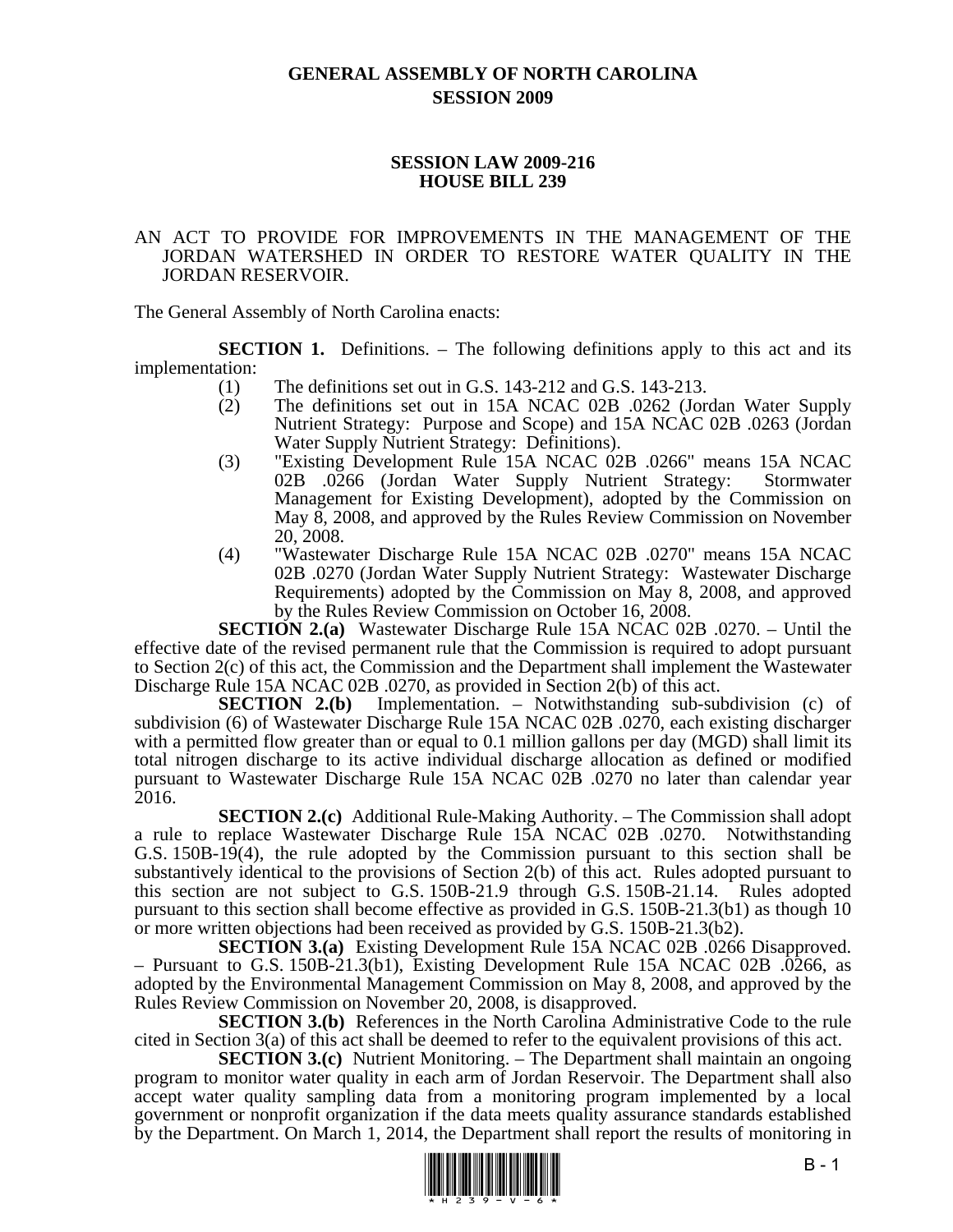each arm of Jordan Reservoir to the Environmental Review Commission. The Department shall submit an updated monitoring report under this section every three years thereafter until such time as the lake is no longer impaired by nutrient pollution.

**SECTION 3.(d)** Control of Nutrient Loading From Existing Development. – The Department shall require implementation of reasonable nutrient load reduction measures for existing development in each subwatershed of the Jordan Reservoir, as provided in this act. The Department shall determine whether nutrient load reduction measures for existing development are necessary in each subwatershed of Jordan Reservoir and require implementation of reasonable nutrient reduction measures in accordance with an adaptive management program as follows:

- (1) Stage 1 Adaptive Management Program to Control Nutrient Loading From Existing Development. –
	- a. Municipalities and counties located in whole or in part in the Jordan watershed shall implement a Stage 1 adaptive management program to control nutrient loading from existing development in the Jordan watershed. The Stage 1 adaptive management program shall meet the requirements set out in 40 C.F.R. § 122.34 as applied by the Department in the NPDES General Permit for municipal separate storm sewer systems in effect on July 1, 2009. The Stage 1 adaptive management program shall include all of the following measures:
		- 1. A public education program to inform the public of the impacts of nutrient loading and measures that can be implemented to reduce nutrient loading from stormwater runoff from existing development.
		- 2. A mapping program that includes major components of the municipal separate storm sewer system, including the location of major outfalls, as defined in 40 Code of Federal Regulations §122.26(b)(5) (July 1, 2008) and the names and location of all waters of the United States that receive discharges from those outfalls, land use types, and location of sanitary sewers.
		- 3. A program to identify and remove illegal discharges.
		- 4. A program to identify opportunities for retrofits and other projects to reduce nutrient loading from existing developed lands.
		- 5. A program to ensure maintenance of best management practices implemented by the local government.
	- b. The Department shall accept local government implementation of another stormwater program or programs meeting the standards set out in this section as satisfying one or more of the requirements set forth in sub-subdivision a. of this subdivision. The local government shall provide technical information sufficient to demonstrate the adequacy of the alternative program or program elements.
	- c. A Stage 1 adaptive management program to control nutrient loading from existing development shall be implemented as follows:
		- 1. No later than December 31, 2009, each local government shall submit its Stage 1 adaptive management program to the Commission for review and approval.
		- 2. Within six months following submission of a Stage 1 adaptive management program, the Department shall recommend that the Commission approve or disapprove the program. The Commission shall either approve the program or require changes based on the standards set out in sub-subdivision a. of this subdivision. If the Commission requires changes, the local government shall submit revisions responding to the required changes within two months and the Department shall provide follow-up recommendations to the Commission within two months after receiving revisions.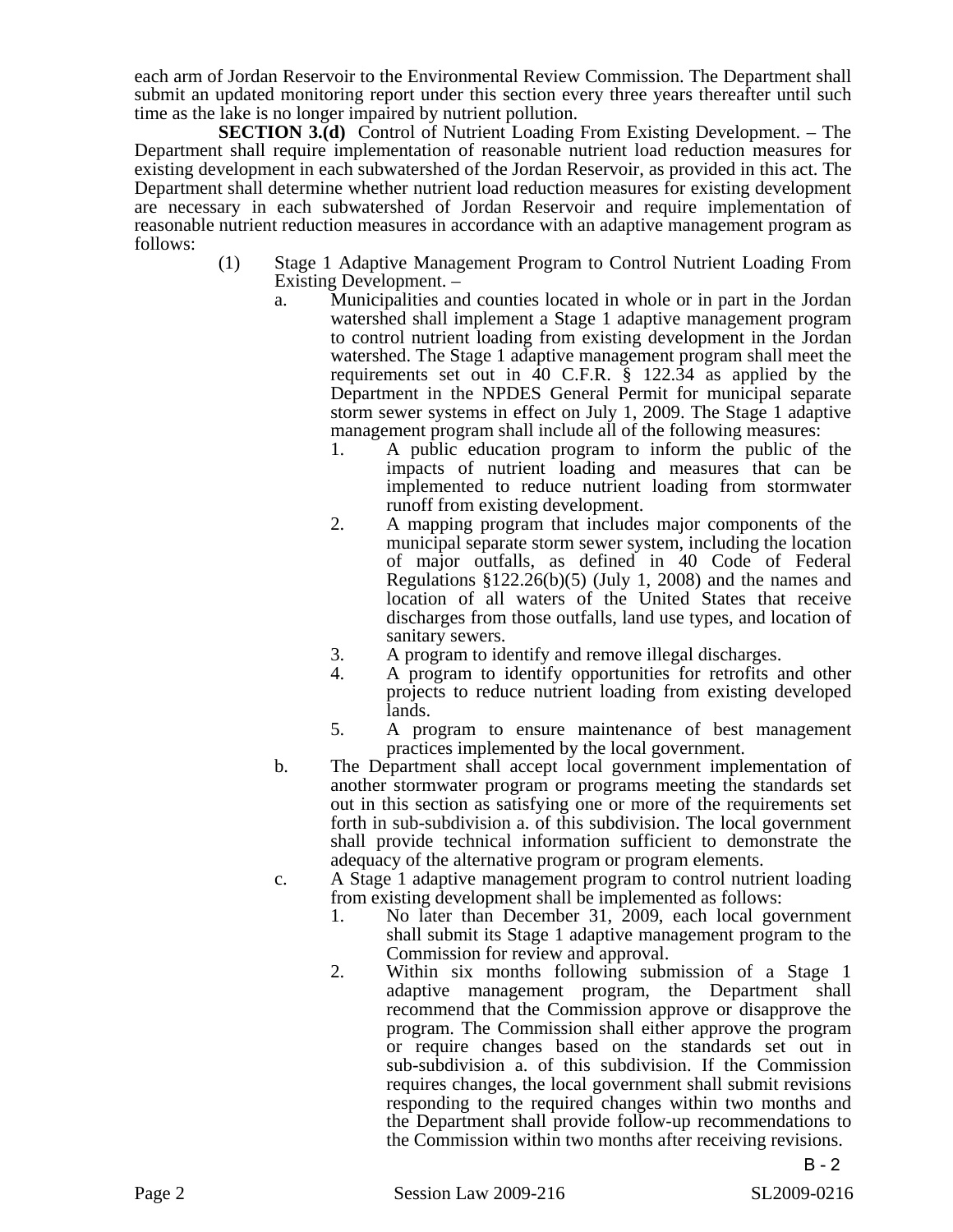- 3. Within three months following Commission approval of a Stage 1 adaptive management program, the local government shall begin implementation of the program. Each local government shall report annually to the Department on implementation of its program.
- (2) Stage 2 Adaptive Management Program to Control Nutrient Loading From Existing Development. –
	- a. If the March 1, 2014 monitoring report or any subsequent monitoring report for the Upper New Hope Creek Arm of Jordan Reservoir required under Section 3(c) of this act shows that nutrient-related water quality standards are not being achieved, a municipality or county located in whole or in part in the subwatershed of that arm of Jordan Reservoir shall develop and implement a Stage 2 adaptive management program to control nutrient loading from existing development within the subwatershed, as provided in this act. If the March 1, 2017 monitoring report or any subsequent monitoring report for the Haw River Arm or the Lower New Hope Creek Arm of Jordan Reservoir required under Section 3(c) of this act shows that nutrient-related water quality standards are not being achieved, a municipality or county located in whole or in part in the subwatershed of that arm of Jordan Reservoir shall develop and implement a Stage 2 adaptive management program to control nutrient loading from existing development within the subwatershed, as provided in this act. The Department shall defer development and implementation of Stage 2 adaptive management programs to control nutrient loading from existing development required in a subwatershed by this subdivision if it determines that additional reductions in nutrient loading from existing development in that subwatershed will not be necessary to achieve nutrient-related water quality standards. In making this determination, the Department shall consider the anticipated effect of measures implemented or scheduled to be implemented to reduce nutrient loading from sources in the subwatershed other than existing development. If any subsequent monitoring report for an arm of Jordan Reservoir required under Section 3(c) of this act shows that nutrient-related water quality standards have not been achieved, the Department shall notify the municipalities and counties located in whole or in part in the subwatershed of that arm of Jordan Reservoir and the municipalities and counties shall develop and implement a Stage 2 adaptive management program as provided in this subdivision.
	- b. The Department shall establish a load reduction goal for existing development for each municipality and county required to implement a Stage 2 adaptive management program to control nutrient loading from existing development. The load reduction goal shall be designed to achieve, relative to the baseline period 1997 through 2001, an eight percent (8%) reduction in nitrogen loading and a five percent (5%) reduction in phosphorus loading reaching Jordan Reservoir from existing developed lands within the police power jurisdiction of the local government. The baseline load shall be calculated by applying the Tar-Pamlico Nutrient Export Calculation Worksheet, Piedmont Version, dated October 2004, to acreages of different types of existing development within the police power jurisdiction of the local government during the baseline period. The baseline load may also be calculated using an equivalent or more accurate method acceptable to the Department and recommended by the Scientific Advisory Board established pursuant to Section 4(a) of this act. The baseline load for a municipality or county shall not include nutrient loading from lands under State or federal control or lands in agriculture or forestry. The load reduction goal shall be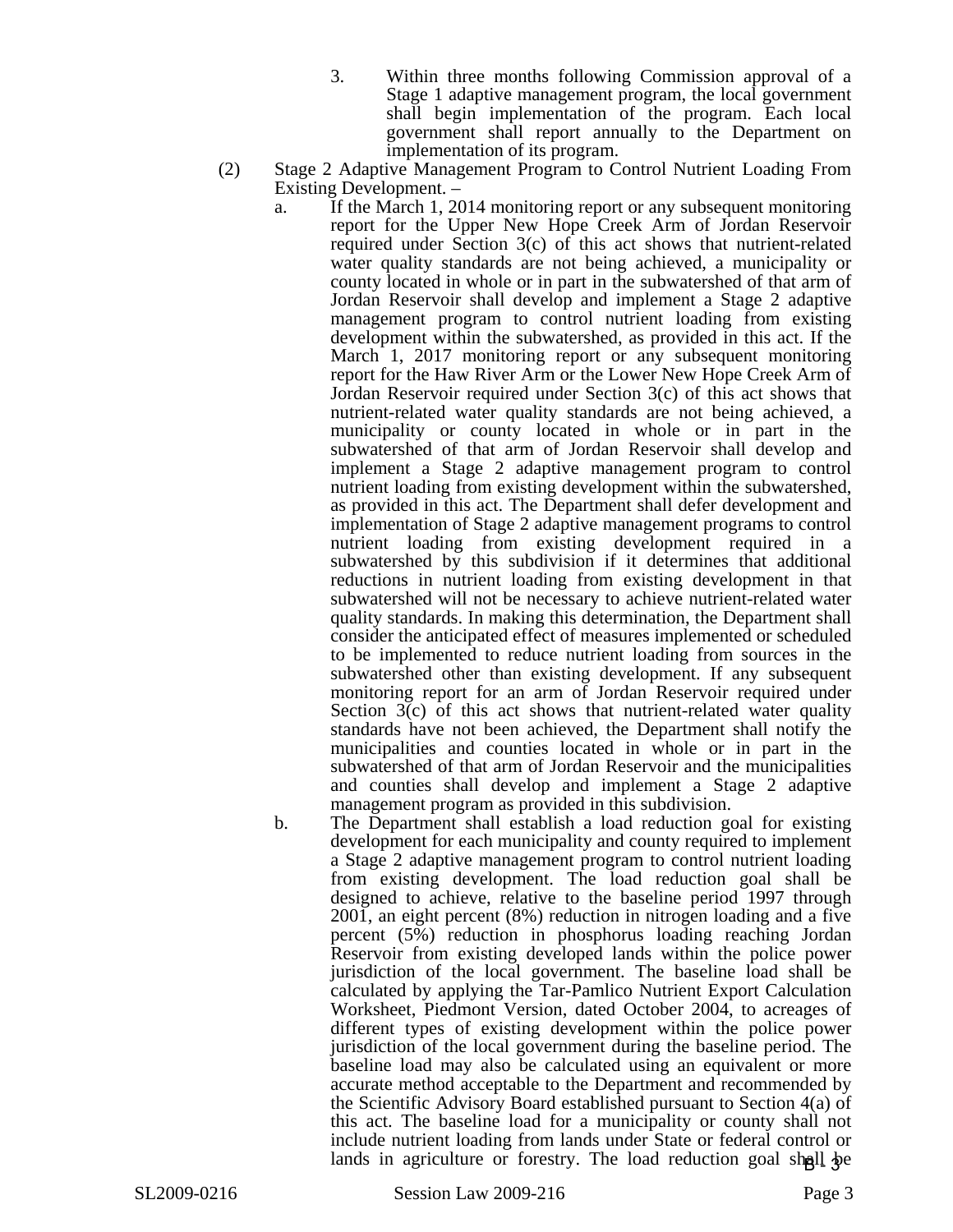adjusted to account for nutrient loading increases from lands developed subsequent to the baseline period but prior to implementation of new development stormwater programs.

- c. Based on findings under sub-subdivision a. of this subdivision, the Department shall notify the local governments in each subwatershed that either:
	- 1. Implementation of a Stage 2 adaptive management program to control nutrient loading from existing development will be necessary to achieve water quality standards in an arm of the reservoir and direct the municipalities and counties in the subwatershed to develop a load reduction program in compliance with this section.
	- 2. Implementation of a Stage 2 adaptive management program to control nutrient loading from existing development is not necessary at that time but will be reevaluated in three years based on the most recent water quality monitoring information.
- d. A local government receiving notice of the requirement to develop and implement a Stage 2 adaptive management program to control nutrient loading from existing development under this section shall not be required to submit a program if the local government demonstrates that it has already achieved the reductions in nutrient loadings required by sub-subdivision b. of this subdivision.
- e. Within six months after receiving notice to develop and implement a Stage 2 adaptive management program to control nutrient loading from existing development, each local government shall submit to the Commission a program that is designed to achieve the reductions in nutrient loadings established by the Department pursuant to sub-subdivision b. of this subdivision. A local government program may include nutrient management strategies that are not included in the model program developed pursuant to Section 3(e) of this act in addition to or in place of any component of the model program. In addition, a local government may satisfy the requirements of this subdivision through reductions in nutrient loadings from other sources in the same subwatershed to the extent those reductions go beyond measures otherwise required by statute or rule. A local government may also work with other local governments within the same subwatershed to collectively meet the required reductions in nutrient loadings from existing development within their combined jurisdictions. Any credit for reductions achieved or obtained outside of the police power jurisdiction of a local government shall be adjusted based on transport factors established by the Department document Nitrogen and Phosphorus Delivery from Small Watersheds to Jordan Lake, dated June 30, 2002.
- f. Within six months following submission of a local government's Stage 2 adaptive management program to control nutrient loading from existing development, the Department shall recommend that the Commission approve or disapprove the program. The Commission shall approve the program if it meets the requirements of this subdivision, unless the Commission finds that the local government can, through the implementation of reasonable and cost-effective measures not included in the proposed program, meet the reductions in nutrient loading established by the Department pursuant to sub-subdivision b. of this subdivision by a date earlier than that proposed by the local government. If the Commission finds that there are additional or alternative reasonable and cost-effective measures, the Commission may require the local government to modify its proposed program to include such measures to achieve the required reductions by the earlier date. If the Commission requires such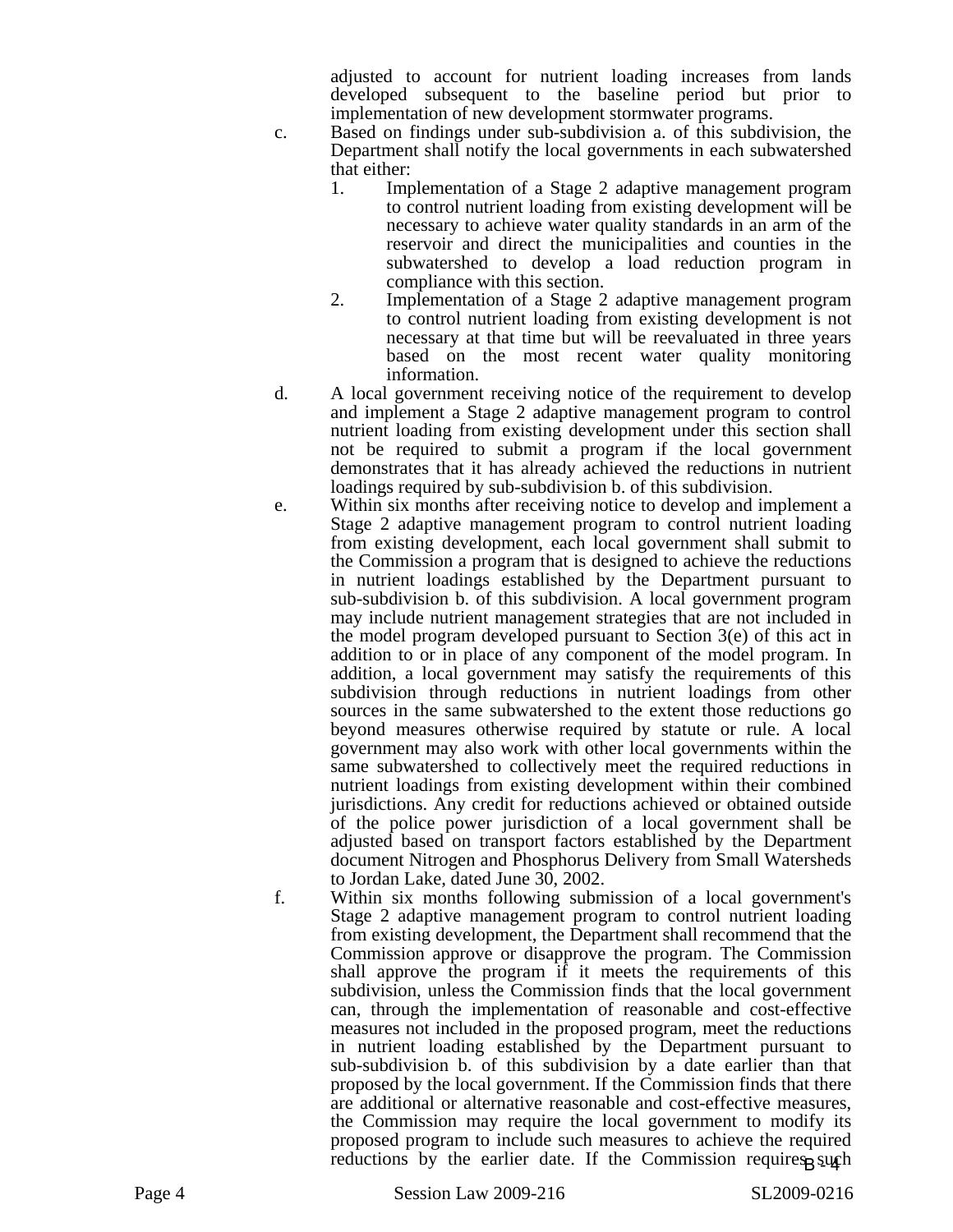modifications, the local government shall submit a modified program within two months. The Department shall recommend that the Commission approve or disapprove the modified program within three months after receiving the local government's modified program. In determining whether additional or alternative load reduction measures are reasonable and cost effective, the Commission shall consider factors including, but not limited to, the increase in the per capita cost of a local government's stormwater management program that would be required to implement such measures and the cost per pound of nitrogen and phosphorus removed by such measures. The Commission shall not require additional or alternative measures that would require a local government to:

- 1. Install or require installation of a new stormwater collection system in an area of existing development unless the area is being redeveloped.
- 
- 2. Acquire developed private property.<br>3. Reduce or require the reduction of in Reduce or require the reduction of impervious surfaces within an area of existing development unless the area is being redeveloped.
- g. Within three months after the Commission's approval of a Stage 2 adaptive management program to control nutrient loading from existing development, the local government shall complete adoption and begin implementation of its program.
- h. Each local government implementing a Stage 2 adaptive management program to control nutrient loading from existing development shall submit an annual report to the Department summarizing its activities in implementing its program.
- i. If at any time the Department finds, based on water quality monitoring, that an arm of the Jordan Reservoir has achieved compliance with water quality standards, the Department shall notify the local governments in the subwatershed. Subject to the approval of the Commission, a local government may modify its Stage 2 adaptive management program to control nutrient loading from existing development to maintain only those measures necessary to prevent increases in nutrient loading from existing development.

**SECTION 3.(e)** Model Stage 2 Adaptive Management Program to Control Nutrient Loading From Existing Development. – No later than July 1, 2013, the Department shall submit a model Stage 2 adaptive management program to control nutrient loading from existing development to the Commission for approval. The model program shall identify specific load reduction practices and programs and reduction credits associated with each practice or program and shall provide that a local government may obtain additional or alternative load-reduction credits based on site-specific monitoring data. In developing the model program, the Department shall consider the findings and recommendations of the Scientific Advisory Board established pursuant to Section 4(a) of this act and comments submitted by municipalities and counties identified in 15A NCAC 02B .0262(7) (Jordan Water Supply Nutrient Strategy: Purpose and Scope). The Commission shall review the model program and either approve the program or return it to the Department with requested changes. The Department shall revise the model program to address changes requested by the Commission. The Commission shall approve a final model program no later than December 31, 2013.

**SECTION 3.(f)** Additional Measures to Reduce Nitrogen Loading From Existing Development in the Upper New Hope Creek Arm of the Jordan Reservoir. – If the March 1, 2023, monitoring report or any subsequent monitoring report for the Upper New Hope Creek Arm of Jordan Reservoir shows that nutrient-related water quality standards are not being achieved, a municipality or county located in whole or in part in the Upper New Hope Creek Subwatershed shall modify its Stage 2 adaptive management program to control nutrient loading from existing development to achieve additional reductions in nitrogen loading from existing development. The modified Stage 2 adaptive management program shall be designed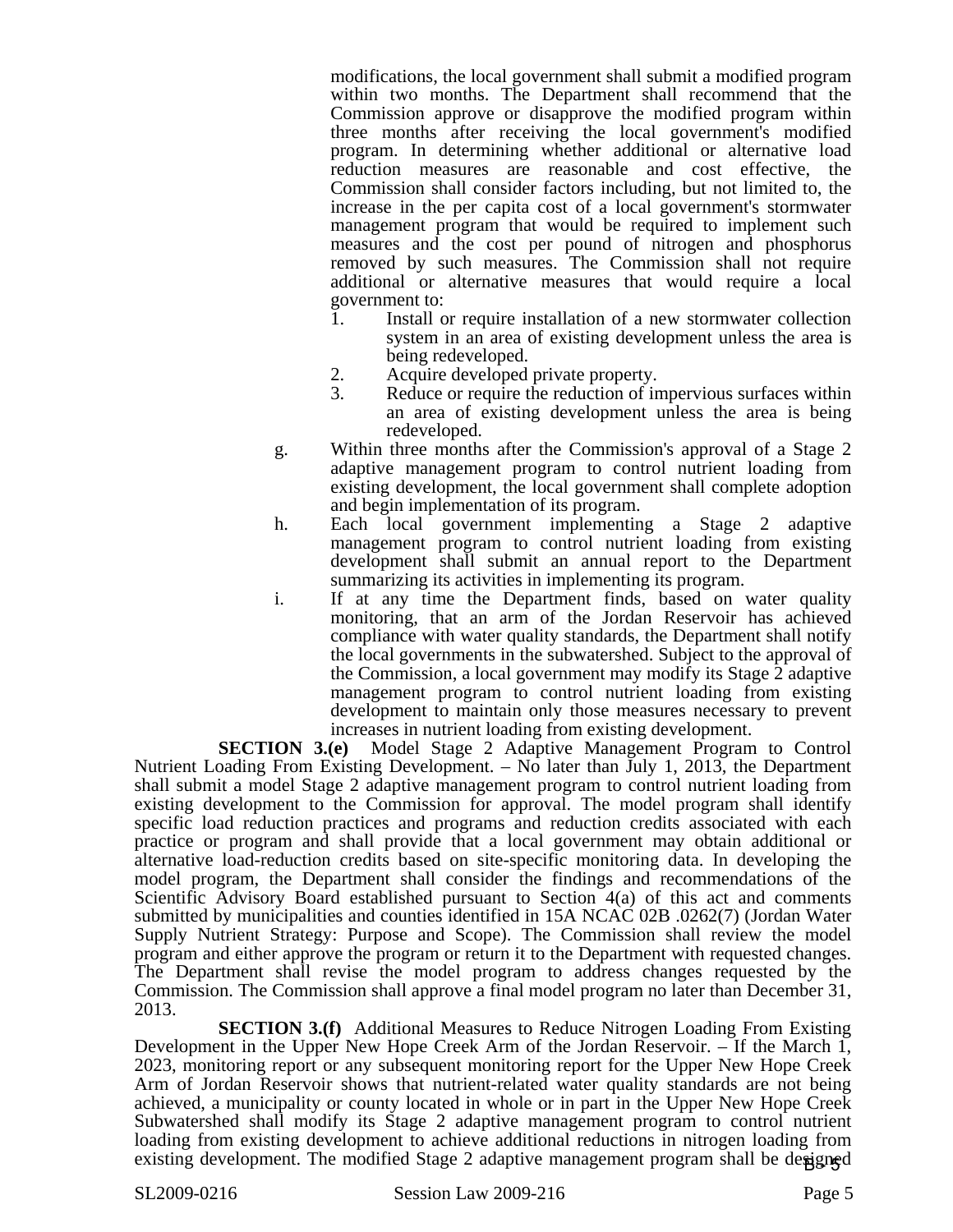to achieve a total reduction in nitrogen loading from existing development of thirty-five percent (35%) relative to the baseline period 1997 through 2001. The Department shall notify local governments of the requirement to submit a modified Stage 2 adaptive management program. Submission, review and approval, and implementation of a modified Stage 2 adaptive management program shall follow the process, timeline, and standards set out in sub-subdivisions e. through g. of subdivision (2) of Section 3(d) of this act.

**SECTION 3.(g)** Enforcement. – The Department shall enforce the provisions of this act as provided in G.S. 143-215.6A, 143-215.6B, and 143-215.6C.

**SECTION 3.(h)** Collective Compliance. – Local governments that are subject to regulation under this act may establish collective programs to comply with the requirements of this act.

**SECTION 3.(i)** Report. – The Department shall report annually to the Commission regarding the implementation of adaptive management programs to control nutrient loading from existing development in the Jordan watershed.

**SECTION 3.(j)** Additional Rule-Making Authority. – The Commission shall adopt a rule to replace Sections  $3(c)$  through  $3(i)$  of this act. Notwithstanding G.S. 150B-19(4), the rule adopted by the Commission pursuant to this section shall be substantively identical to the provisions of Sections 3(c) through 3(f) of this act. Rules adopted pursuant to this section are not subject to G.S. 150B-21.9 through G.S. 150B-21.14. Rules adopted pursuant to this section shall become effective as provided in G.S. 150B-21.3(b1) as though 10 or more written objections had been received as provided by G.S. 150B-21.3(b2).

**SECTION 3.(k)** No Change to Existing Regulatory Authority. – Nothing in this act shall be construed to limit, expand, or modify the authority of the Commission to undertake alternative regulatory actions otherwise authorized by State or federal law, including, but not limited to, the reclassification of waters of the State pursuant to G.S. 143-214.1, the revision of water quality standards pursuant to G.S. 143-214.3, and the granting of variances pursuant to

G.S. 143-215.3.<br>**SECTION** 4.(a) Scientific Advisory Board for Nutrient-Impaired Waters Established. – No later than July 1, 2010, the Secretary shall establish a Nutrient Sensitive Waters Scientific Advisory Board. The Scientific Advisory Board shall consist of no fewer than five and no more than 10 members with the following expertise or experience:

- (1) Representatives of one or more local governments in the Jordan Reservoir watershed. Local government representatives shall have experience in stormwater management, flood control, or management of a water or wastewater utility.
- (2) One member with at least 10 years of professional or academic experience relevant to the management of nutrients in impaired water bodies and possessing a graduate degree in a related scientific discipline, such as aquatic science, biology, chemistry, geology, hydrology, environmental science, engineering, economics, or limnology.
- (3) One professional engineer with expertise in stormwater management, hydrology, or flood control.
- (4) One representative of the Department of Transportation with expertise in stormwater management.
- (5) One representative of a conservation organization with expertise in stormwater management, urban landscape design, nutrient reduction, or water quality.

**SECTION 4.(b)** Duties. – No later than July 1, 2012, the Scientific Advisory Board shall do all of the following:

- (1) Identify management strategies that can be used by local governments to reduce nutrient loading from existing development.
- (2) Evaluate the feasibility, costs, and benefits of implementing the identified management strategies.
- (3) Develop an accounting system for assignment of nutrient reduction credits for the identified management strategies.
- (4) Identify the need for any improvements or refinements to modeling and other analytical tools used to evaluate water quality in nutrient-impaired waters and nutrient management strategies.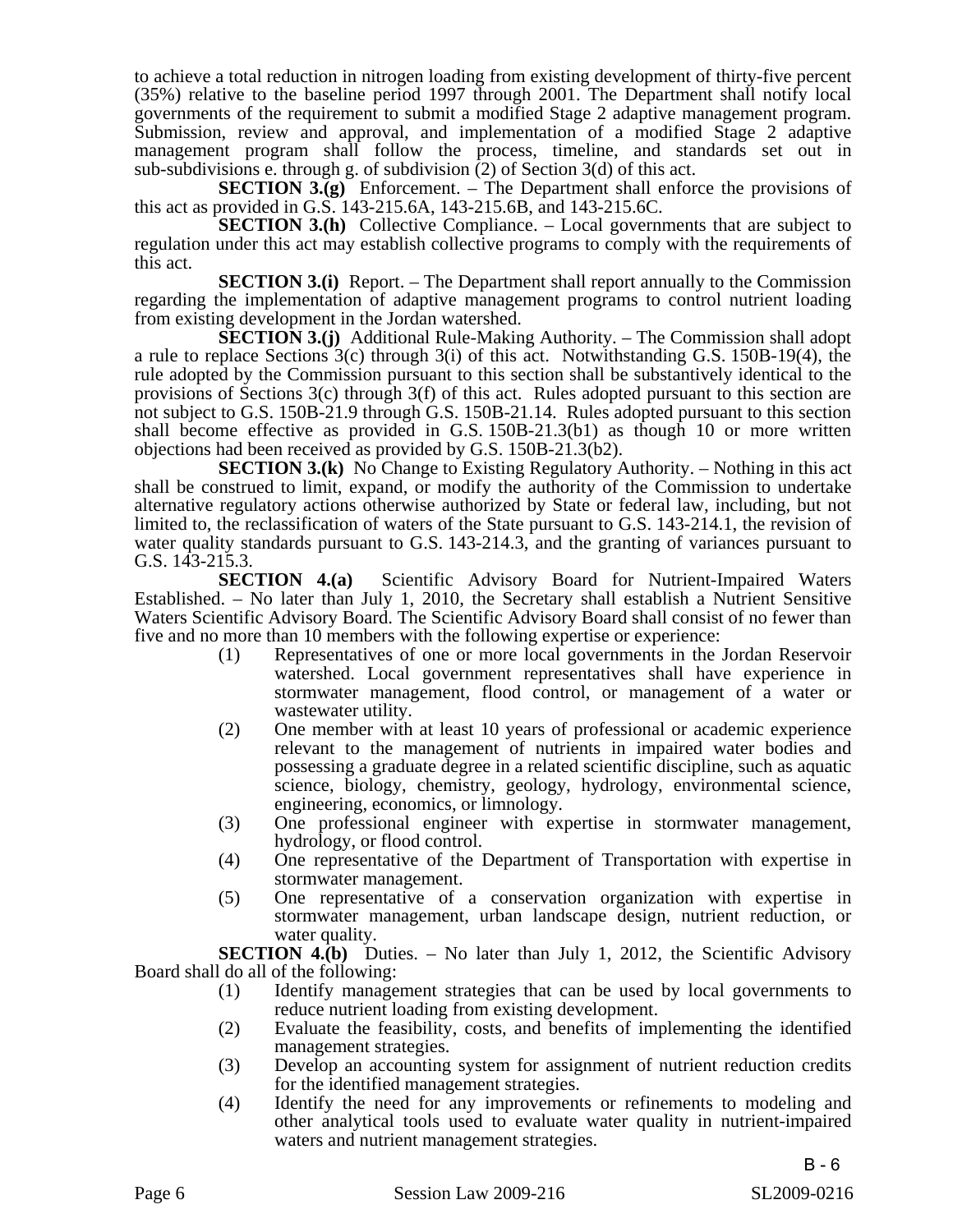**SECTION 4.(c)** Report; Miscellaneous Provisions. – The Scientific Advisory Board shall also advise the Secretary on any other issue related to management and restoration of nutrient-impaired water bodies. The Scientific Advisory Board shall submit an annual report to the Secretary no later than July 1 of each year concerning its activities, findings, and recommendations. Members of the Scientific Advisory Board shall be reimbursed for reasonable travel expenses to attend meetings convened by the Department for the purposes set out in this section.

**SECTION 5.** No Preemption. – A local government may adopt and implement a stormwater management program that contains provisions that are more restrictive than the standards set forth in Sections 2 and 3 of this act or in any rules concerning stormwater management in the Jordan watershed adopted by the Commission. This section shall not be construed to authorize a local government to impose stormwater management requirements on lands in agriculture or forestry.

**SECTION 6.** Construction of Act. –

- (1) Except as specifically provided in Sections 2(c) and 3(j) of this act, nothing in this act shall be construed to limit, expand, or otherwise alter the authority of the Commission or any unit of local government.
- (2) This act shall not be construed to affect any delegation of any power or duty by the Commission to the Department or subunit of the Department.

**SECTION 7.** Note to Revisor of Statutes. – Notwithstanding G.S. 164-10, the Revisor of Statutes shall not codify any of the provisions of this act. The Revisor of Statutes shall set out the text of Section 2 of this act as a note to G.S. 143-215.1 and may make notes concerning this act to other sections of the General Statutes as the Revisor of Statutes deems appropriate. The Revisor of Statutes shall set out the text of Section 3 of this act as a note to G.S. 143-214.7 and may make notes concerning this act to other sections of the General Statutes as the Revisor of Statutes deems appropriate.

**SECTION 8.** Effective Date. – This act is effective when it becomes law.

In the General Assembly read three times and ratified this the  $23<sup>rd</sup>$  day of June, 2009.

> s/ Walter H. Dalton President of the Senate

 s/ Joe Hackney Speaker of the House of Representatives

 s/ Beverly E. Perdue Governor

Approved 5:30 p.m. this  $30<sup>th</sup>$  day of June, 2009